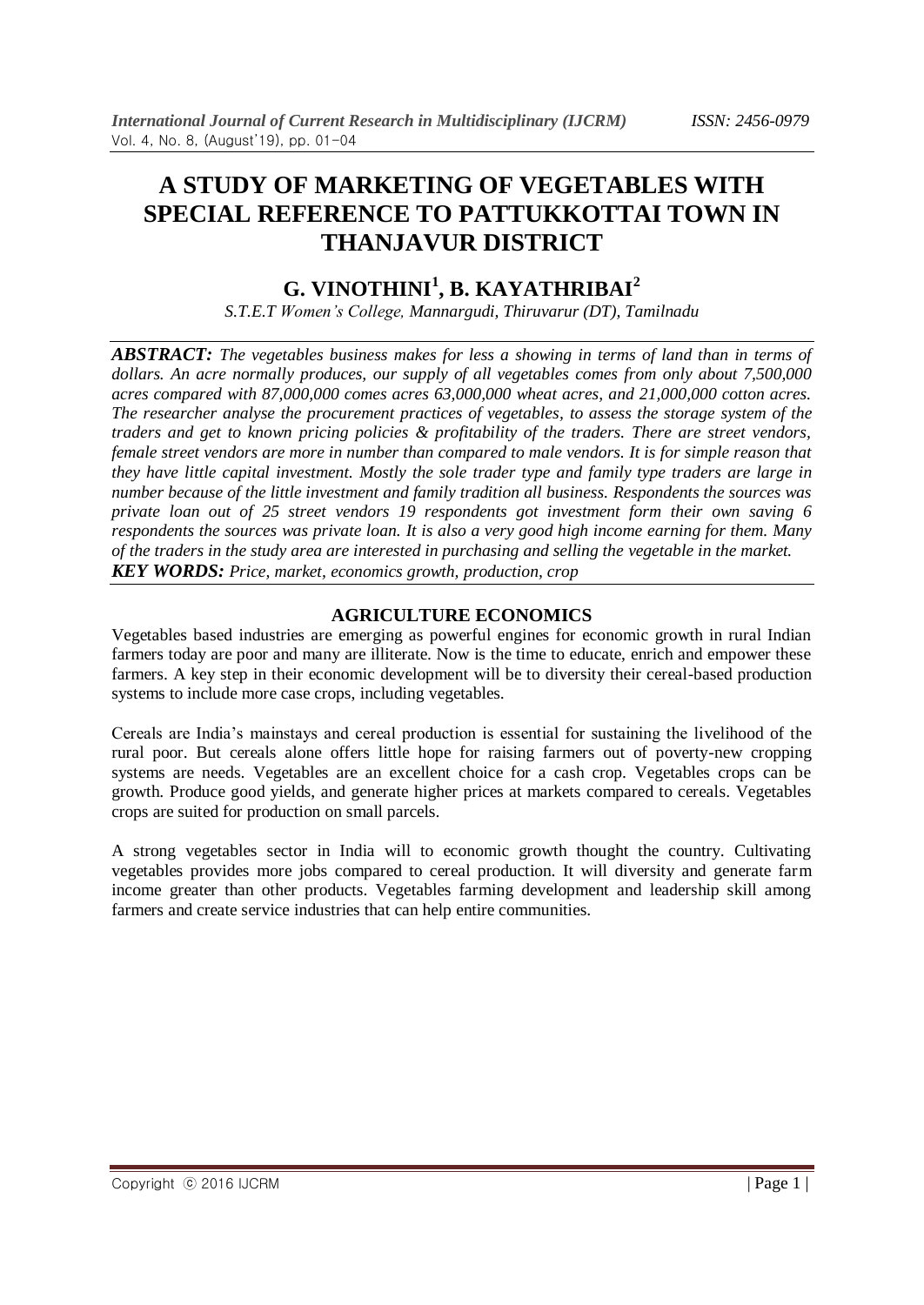### **CULTIVATION OF LAND**

The vegetables business makes for less a showing in terms of land than in terms of dollars. An acre normally produces, our supply of all vegetables comes from only about 7,500,000 acres compared with 87,000,000 comes acres 63,000,000 wheat acres, and 21,000,000 cotton acres.

In the recent past tremendous progress has been made for increasing vegetable production. During 2000, 2001, India has produced 93.22 million of vegetable from 6.249 million half land accounting a productivity of 15.0/ha.

#### **KINDS OF VEGETABLES PRODUCTION**

#### **MARKET PRODUCTION**

The vegetables-producing business in too varied in nature to permit a single description or even a good classification. Formerly fairly sharp distinctions separated the market gardener the market gardener, who produced expensively for long-distance shipment. Today, the local grower is more specialized and less intensive than formerly and my ship some of his product. The long-distance man may operate as intensively as any nearby gardener. The many general farmers who operate as intensively as any nearby gardener. The many general farmers who grow one or two vegetables as part of the farm enterprise have become an important factor in our vegetable supply. Dairy farmers have long grown potatoes or Cabbage, but now they may produce Sweet corn, Peas, Beans, Squash, or Cucumber for market and may contract to deliver crops to a cannery or other processor. Many growers produce beef animals as well vegetables.

#### **STATEMENT OF THE PROBLEM**

In Pattukkottai vegetable market act of the vegetables came from outside Pattukkottai and share of local vegetables it only meager. Traders including wholesalers/retailers, street vendors are facting number of problems. The main problem is inadequate storage facilities, transport and frequent transport break down.

#### **OBJECTIVES OF THE STUDY**

- 1. To study the structure of vegetable Market.
- 2. To analyze the procurement practices of vegetables.
- 3. To assess the storage system of the traders.
- 4. To apprise the marketing practices.
- 5. To get to known pricing policies & profitability of the traders.

#### **METHODOLOGY**

Both primary and secondary data are used in the study. Primary data were collected from wholesalers/retailers of Pattukkottai and from street vendors through a schedule. The sources of secondary data are journals, dailies, Govt. report and books. The present study mainly attempts to analyse the vegetable marketing of wholesaler at market. The researcher has selected 25 out of 50 wholesalers/retailers and street vendors in Pattukkottai through simple random sampling.

#### **SCOPE OF THE STUDY**

The present study has been made to analyze the factors responsible for the growth of coconut cultivation. The scope of the study restricts item to Thanjavur district in Tamil Nadu with special reference to Pattukkottai Block, where Vegetable market is very much. The approach of the study has been made from the cultivator point of view. The marketing of fruits and vegetables is associated with a unique act of conditions which makes the task difficult and highly risky. Firstly, the difficult to create time and space utilities. The second major factor in marketing of fruits and vegetables is the prevailing imperfect competition i.e. there are only few traders in the business.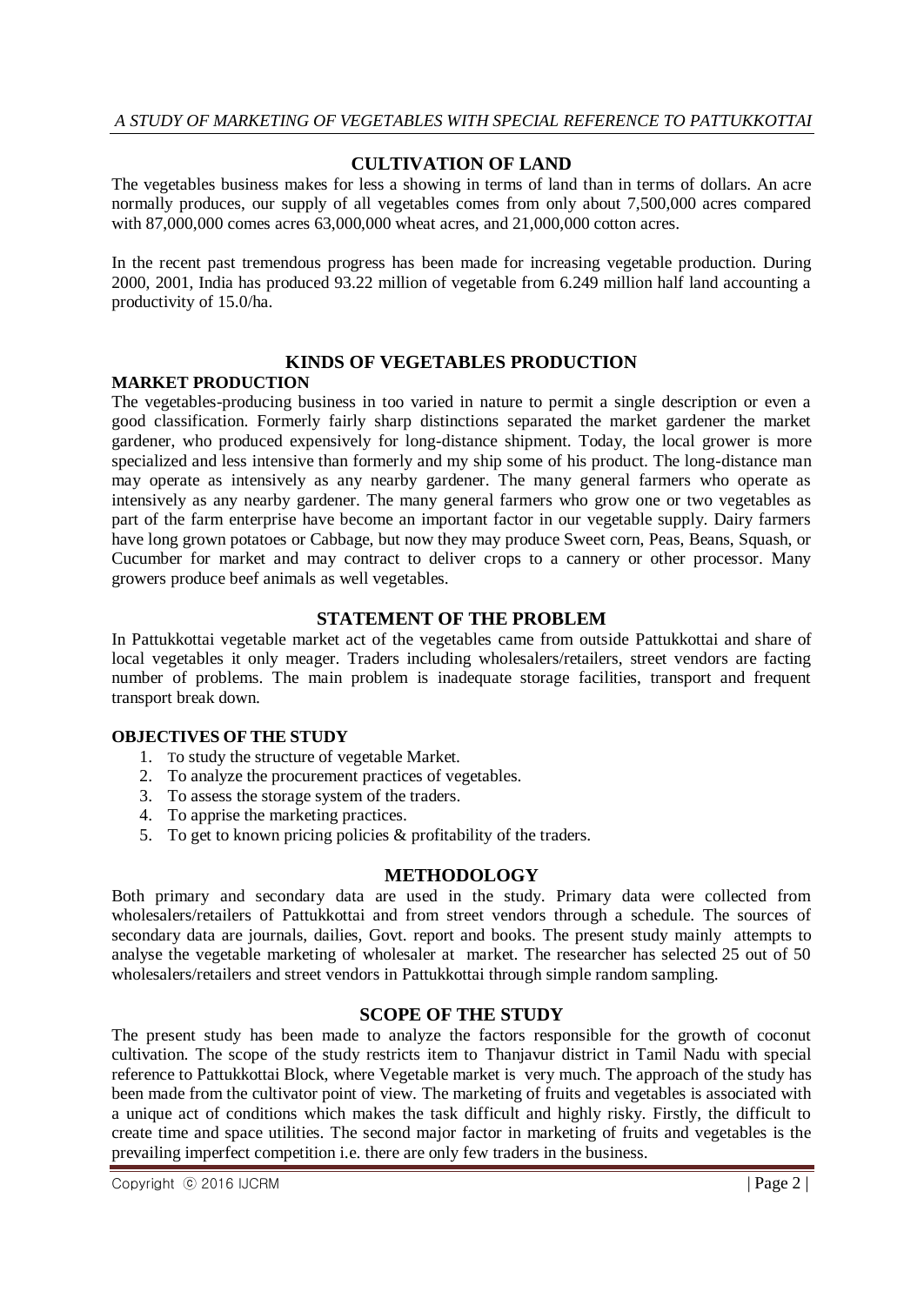#### THE NATURE OF MARKET BELONGS TO

- QUALITY COMES FIRST
- $\div$  MARKETS DEMAND CLEAN GOODS
- WASHING VEGETABLES
- ❖ SALES CHANNELS

The grower of vegetables chooses among many different channels through which to sell his products. His choice is based on comparative cost, prices received, and readiness of sales.

#### **FINDINGS, SUGGESTIONS AND CONCLUSION**

The following is the summary of findings of the study.

- There are street vendors, female street vendors are more in number than compared to male vendors. It is for simple reason that they have little capital investment.
- $\bullet$  Mostly the sole trader type and family type traders are large in number because of the little investment and family tradition all business.
- Respondents the sources was privage loan out of 25 street vendors 19 respondents got investment form their own saving 6 respondents the sources was private loan.
- $\cdot \cdot$  The above that 12 out of 25 wholesalers retailers was purchasing more than 5 tons per week out of them. 2.5 tons 2 out of them. 1-2 tons 48% and 8% respectively. Purchased more than tons per week.
- Only 8 out of 25 forming 32% of wholesaler / retailers 8 were in the practice of purchasing on outright cash basis and the remaining 21 out of them forming 84% had the practice both on cash and credit basis.

#### **SUGGESTIONS**

- The study found out that only 7 wholesaler abide private loan. Various banks are now implementing the micro credit scheme to help the small traders. The vegetable traders can utilize this facility without approaching moneylenders. This scheme is very easy to obtain, charges low interest and has convenient repayment system. The street vendors face various financial and marketing problem. This is more acute for women vendors. Hence they could form themselves into self help groups which would help them solve their problems.
- $\cdot \cdot$  The supply of vegetables to the wholesalers also comes only from other states especially Karnataka. This increases the price due to transport cost. This could be solved if more vegetables are procured from nearby districts.
- All the traders del with perishable vegetables. Due to the perishable nature large quantities of vegetables wasted. This problem could be solved by providing adequate storage facility. The merchant association which is already existing could setup combined storage facilities which is cost effective. Besides proper storage facilities could solved the problem of low supply.
- Pattukkottai vegetable market is unwelcoming and slushy during rainy season. The municipal authorities have to provide proper drainage facilities to keep the market clean and tidy also during rain.
- Prices of vegetables are fixed by wholesalers/retailers. Since most of the traders on want members of the merchant association. If all the traders joined the association and fix the price collectively along with the market committees the prices could be stable and reasonable.

## **CONCLUSION**

From the analysis given in the previous pages, it is concluded that most of the respondents in the study area were well known about the production and marketing of Vegetables. It is also a very good high income earning for them. Many of the traders in the study area are interested in purchasing and selling the vegetable in the market.